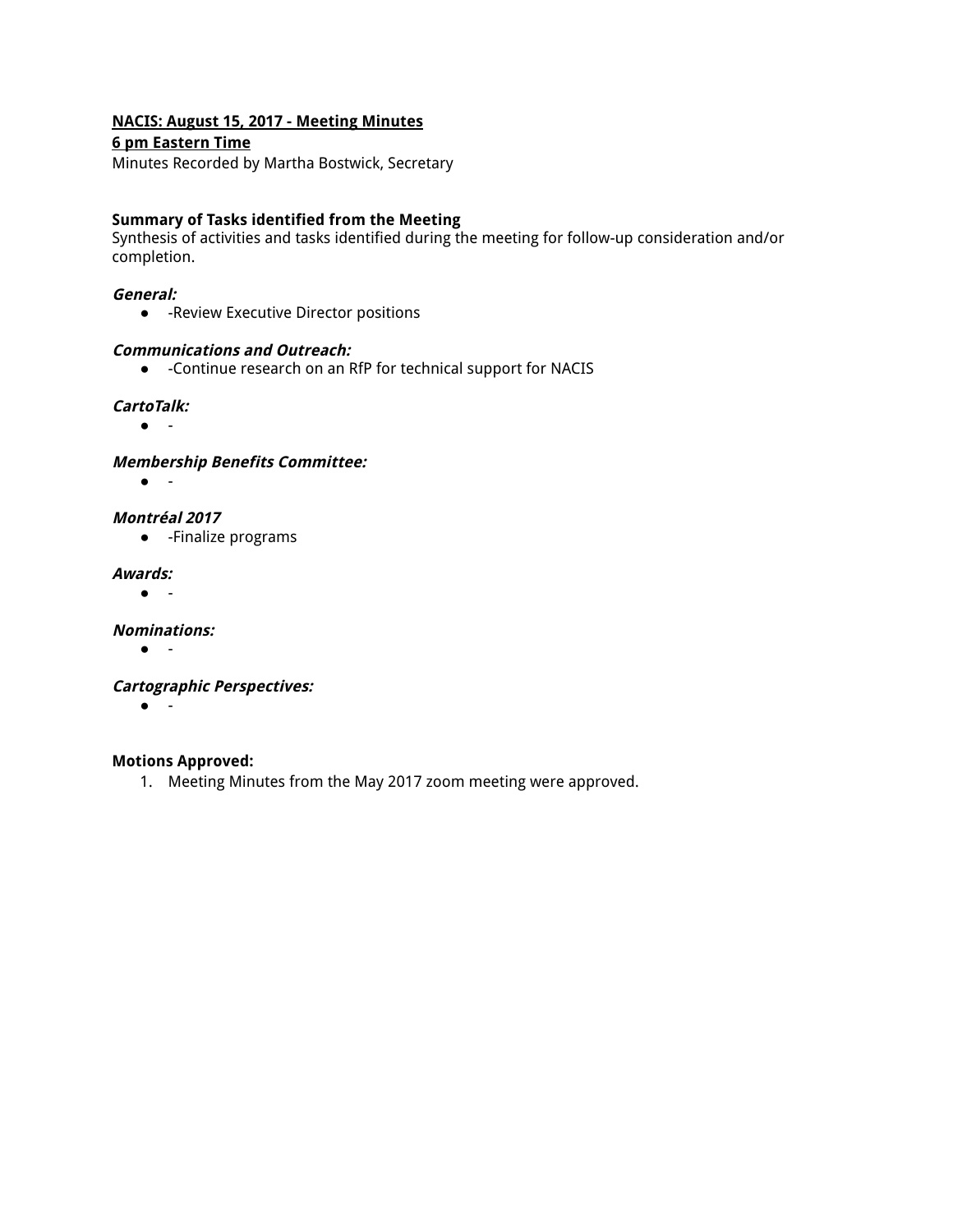#### **Board Composition: Executive Office (non-voting)**

Tanya Buckingham | Executive Director (term expires 1/2017) Susan Peschel | Business Manager (un-termed) Daniel Huffman | Director of Operations (term expires 1/2019)

### **Executive Board (voting)**

Amy Griffin | Past President (term expires 10/2017) Anthony Robinson | President (term expires 10/2017) Fritz Kessler | Vice President & Program Chair Montréal (term expires 10/2017) Ginny Mason | VP-Elect (term expires 10/2017) Mary Beth Cunha | Treasurer (term expires 10/2018) (regrets) Martha Bostwick | Secretary (term expires 10/2017)

### **Board of Directors (voting)**

Andy Woodruff (term expires 10/2017) (regrets) Brooke Harding (term expires 10/2017) Matt Dooley (term expires 10/2017) Rosemary Wardley (term expires 10/2018) Nick Martinelli (term expires 10/2018) Donna Genzmer (term expires 10/2018) (regrets)

Travis White | Student Board Member (term expires 10/2017)

### **Ex-officio Members (non-voting)**

Amy Griffin | Editor of Cartographic Perspectives (term expires 12/2019) Hans van der Maarel | Editor of CartoTalk (term expires 12/2018)

Quorum is ⅔ of voting members in attendance (9 people required, 13 in attendance, we meet quorum).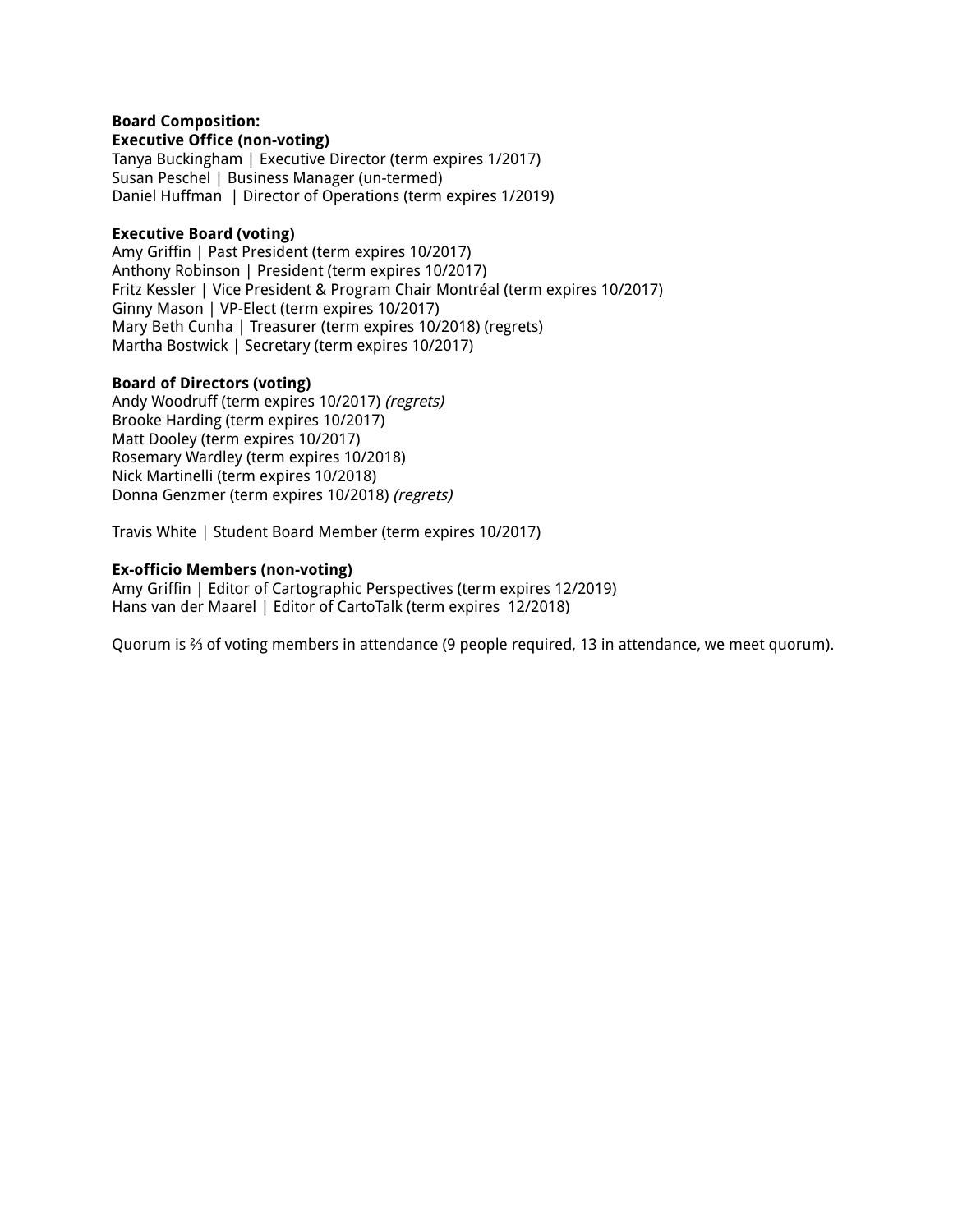**Welcome** | Anthony -Let's get started right away.

# **Minutes** | Martha

● [Minutes](https://docs.google.com/document/d/18oQ6UEpPrFqAeHNUc2EKk49SSjFAiDMXSIYVx1zig_E/edit)

-Fritz made a motion that we approve the meeting minutes from May. Ginny seconded the motion. All voted aye. Minutes are approved.

# **Montreal 2017 Planning** |Fritz & Ginny

-Daniel sent a list of current registration numbers. At 143, prediction suggests we should meet or exceed the magical 300, numbers are good so far.

Hotel planning:

-All sessions and events are scheduled with rooms. We're in good shape.

-Susan submitted a draft plan for the banquet and event order. It has everything except for the AV equipment. She will send to Ginny, Fritz and Martha to review. Hotel room numbers are 112 rooms, and 148 guests. The room rate is now up to \$279CDN per night. No one has contacted her lately about hotel availability. All of the juggling seems to have happened.

# Field Trips

-There will be no field trips this year. For various reasons this hasn't happened. No real feedback was received on suggestions.

-Susan: she looked at a few websites, and has made a list of a few options for people to take a look at options for people to do. Could have sign up sheets with ideas, or just have the ideas posted somewhere.

-Martha: We could just put up the links to the tourism website, and let people know that they are ideas for people to do.

-Fritz: He has contacted the CVB and there will be pamphlets for people.

-Amy: Roger Wheate might be able to lead a hike up Mont Royal.

-Fritz: Yes, but it's not an official field trip.

Program Design

-Ginny. The English side is about done. The design is about done. Need a few more moderators so she can add those to the program. There are 6 sessions that need to be accounted for. This needs to be done before this week.

-Map is ready to go and translated.

-First round is to Fritz and Daniel for feedback. Once the French version is done, she will send it around to some people for proofing - week of Aug 28. It goes to press in the first week of September.

# A/V Costs & Logistics | Daniel

-We have talked this over the last couple of days. Been reviewing with the AV people to reduce costs. Bringing our own projectors will save thousands. They found some things that need to be amended. -Initial invoice was \$11K, and they might need to add as much as \$2K back in.

-He needs to do some work to bring the projectors into the country with customs paperwork.

-Andy might be willing to drive the projectors.

-Anthony: Carolyn Fish might be driving too.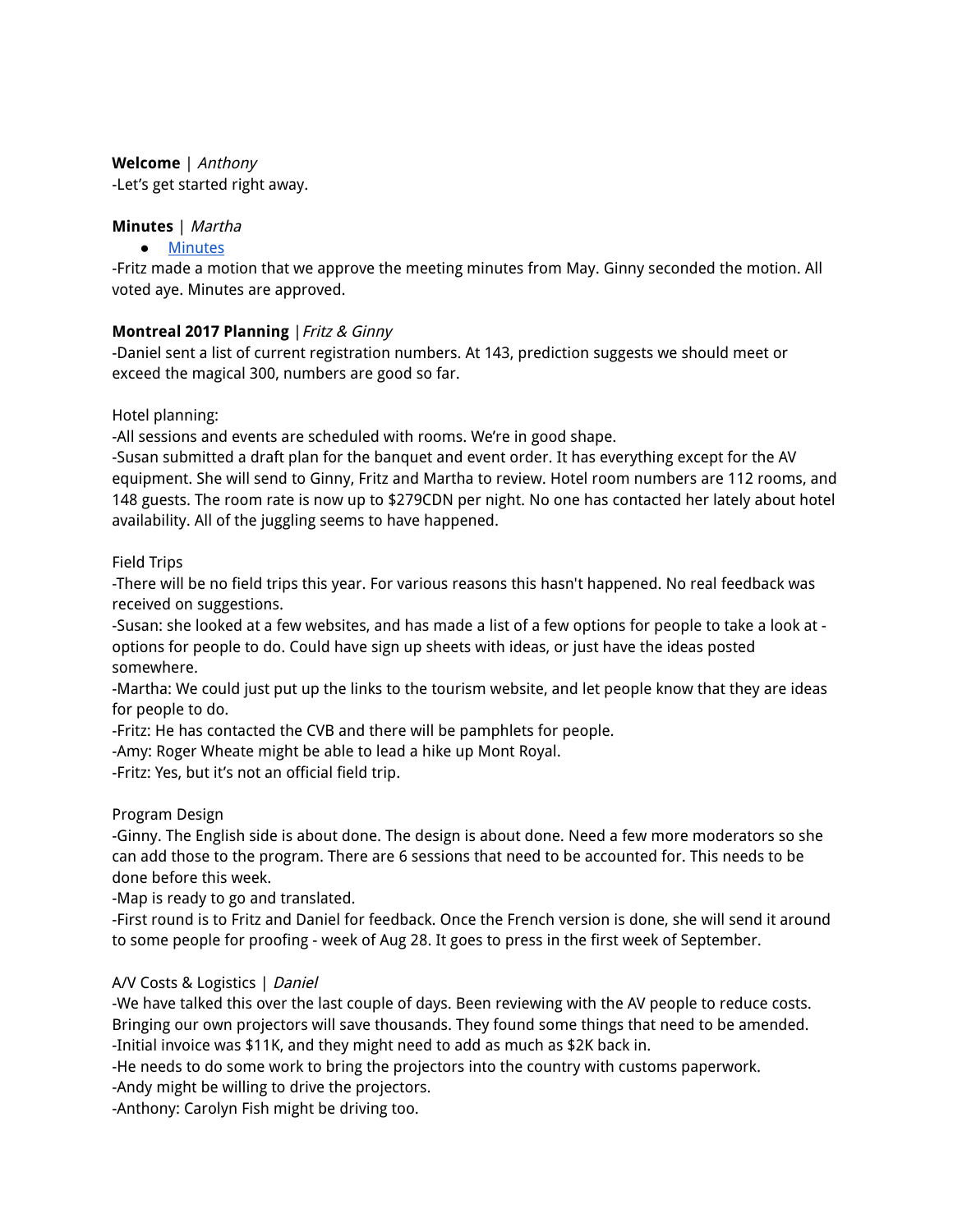### Tote bags

-Didn't we decide not to do snacks? And we're not selling atlases this year, so there is no reason to have to purchase them this year.

-We can just give out the program this year as people register.

### Swag?

-Where are we with swag? What items will be shipped to Martha in advance?

-Brooke: We have the design, and are looking at Canadian companies now.

-DH: we need to think of the complications of selling things at the conference

-Where do we stand with the banquet swag?

-Matt - hasn't done much on it yet

-Daniel: He will make sure the reminder is there in Teamwork.

# **Awards Committee & CB Award Long-term Plan** | Nick & Matt

Travel Grant Update:

-We have awarded 26 student grants, and 10 member grants. 1 person just pulled out. So many applied that we awarded all money in our budget.

Student Dynamic Mapping Contest

-Robin has found three good judges. We received 20 entries.

### Swag

-This is on Matt's radar. He will check in with Martha if he has questions.

### Corlis Benefiedo Award

-Nick: one person left to vote in final round of voting. A number of items lined up in Teamwork to do as soon as the awardee is chosen. The Barry Lopez book is the award this year. -There were 7 nominees. 3 new and 4 holdovers from previous iterations.

### **Communications & Outreach re: Cartotalk Ideas** | Daniel, Tanya, Hans

-DH: He has communicated with Hans that there was interest in making use of our Facebook presence. They have handed the keys to Hans for him to make use of. He would like to bump up the usage, and promote things.

-Anthony: Is there any more info about when we will turn off the site?

-Martha: We decided it would be as soon as the last advertizer expires.

# **Technical Support for NACIS, Update on RfP** | Daniel & Tanya

-Tanya: There hasn't been a lot of progress made, since she and Daniel have been working on the Audio Visual stuff for Montréal. Will get back on to it.

**Other Business Executive Director Positions** (link to position [descriptions\)](https://docs.google.com/document/d/1VrhFfRmck5WEs7Q0GcdpPIajvKQ5MGv-PsyrzpGKSXY/edit)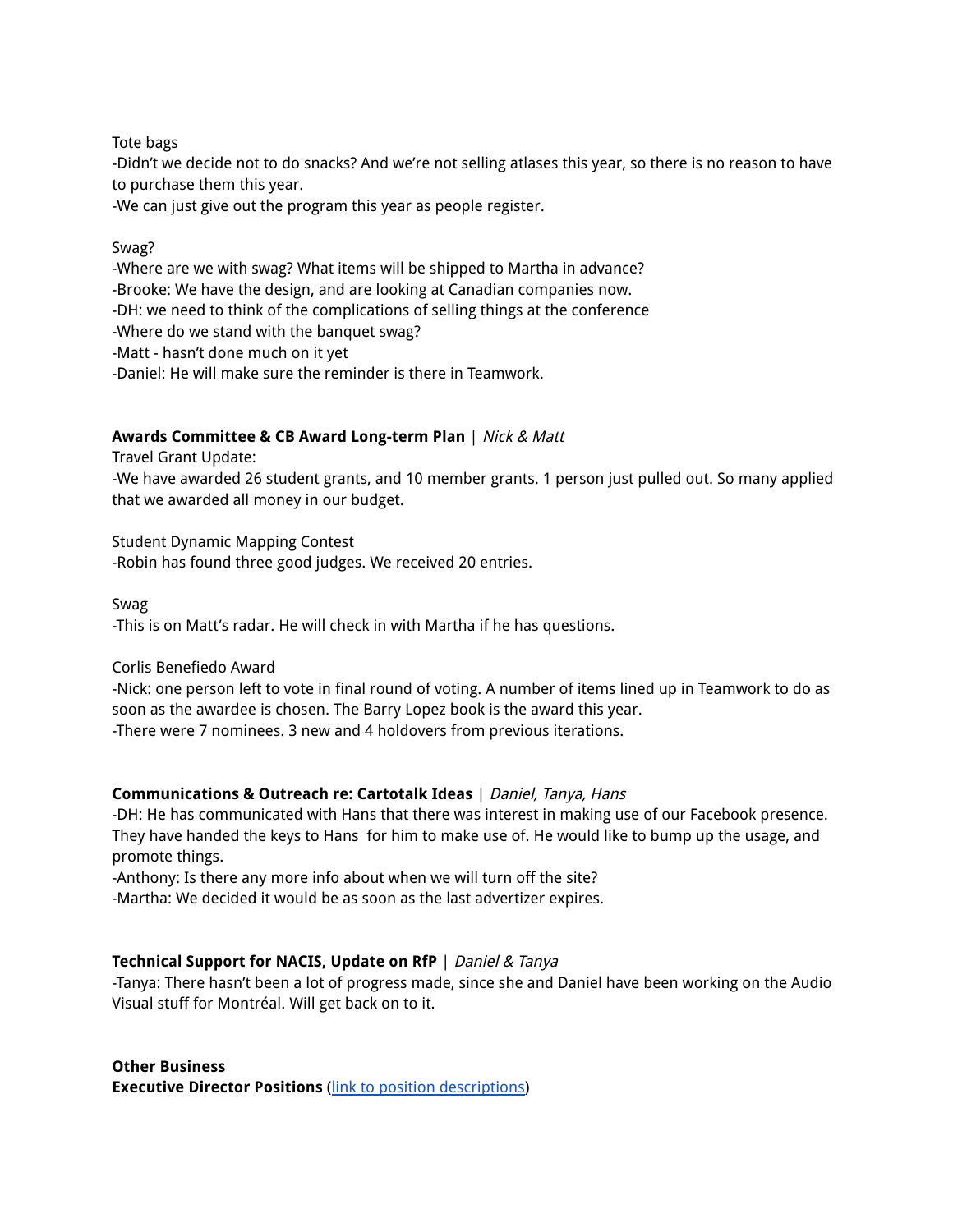-Anthony: This is a prompt for everyone to take a look at how those positions are currently described and conceived. Want to talk about this at the board meeting in October, since Tanyas position ends at the end of this year, and Daniel's next year. Good time to think about the makeup of these positions. Tanya will need to step down, so it's important to review the positions while we're in Montreal. Rosemary: at the Annual Business Meeting?

Anthony: No, not at the public meeting yet, at the whole board meeting on either Monday night or Thursday lunch. We need to discuss and plan internally.

# **NACIS Night Out for NACIS 2018** | Susan

-Wants to mention that Ginny has made a site visit, and came back with the potentially only option, which would be the Harbor House. Across the street from hotel, looks great. Only space that would accommodate our group size, which is about ⅔ of membership. We would need to buy out their space, which would mean covering the costs of what they would earn that night, She thinks it'll be a well attended meeting. At 200 people, \$50pp. At 250, \$40pp. We might need to subsidize, which we've had to do to some extent in past few years. She will need to sign the contract soon, as it's the only option. Is it okay to us all to sign this to hold space.

-Ginny: There i lots of standing room, inside to outside, looks over water. Part of a complex, event is at Harbor Club, but we can feel free to wander through the complex, have a band, etc. Won't be tight for space.

-Susan: We can use it in lieu of a hospitality night to keep it affordable. Total cost for space will be around \$10,000. Have to spend a Food & Beverage minimum of \$6500, which is pretty high. The rest is taxes, fees, bartenders, etc. We can easily spend the money on the food.

-Anthony: If that's the only real option, than he encourages her to go for it. Susan: She has the menu she can share with anyone who wants to see it. -Okay, she'll sign it.

# **NACIS Elections** | Daniel

-In good shape.

# **Video Stream Sponsorship** | Daniel & Anthony

-So far there have been no bites. The experiment has not panned out yet. He feels awkward about appealing to Penn State as a conflict of interest.

-DH: He agrees with the conflict of interest pitfalls. He thinks that we were overly optimistic at the Spring Board Meeting, most sponsors didn't give the response we hoped for. We could potentially break the sponsoring down into smaller cheaper increments, but that's a large time commitment. We need to see if we are willing to fund this again.

-Rosemary: poll membership to see value? Are people willing to pay more for the service.

DH: Our original poll had a positive response, but no dollar value was attached. We'd need really hard numbers to use before we ask people to make any decisions.

-Anthony: This needs to be discussed further in Montreal. We need to think about how important this development is for us. Creates further visible interest in our organization. There is also the argument that we aren't in a position to get any larger.

# **NACIS 2019 in Tacoma** | Anthony

-He totally forgot to talk to Jim Thatcher about this, but finally remembered. He's eager to help with NACIS Night Out scouting, etc. He committed right away to helping. Might be back into the older model of a Local Arrangements person for this conference.